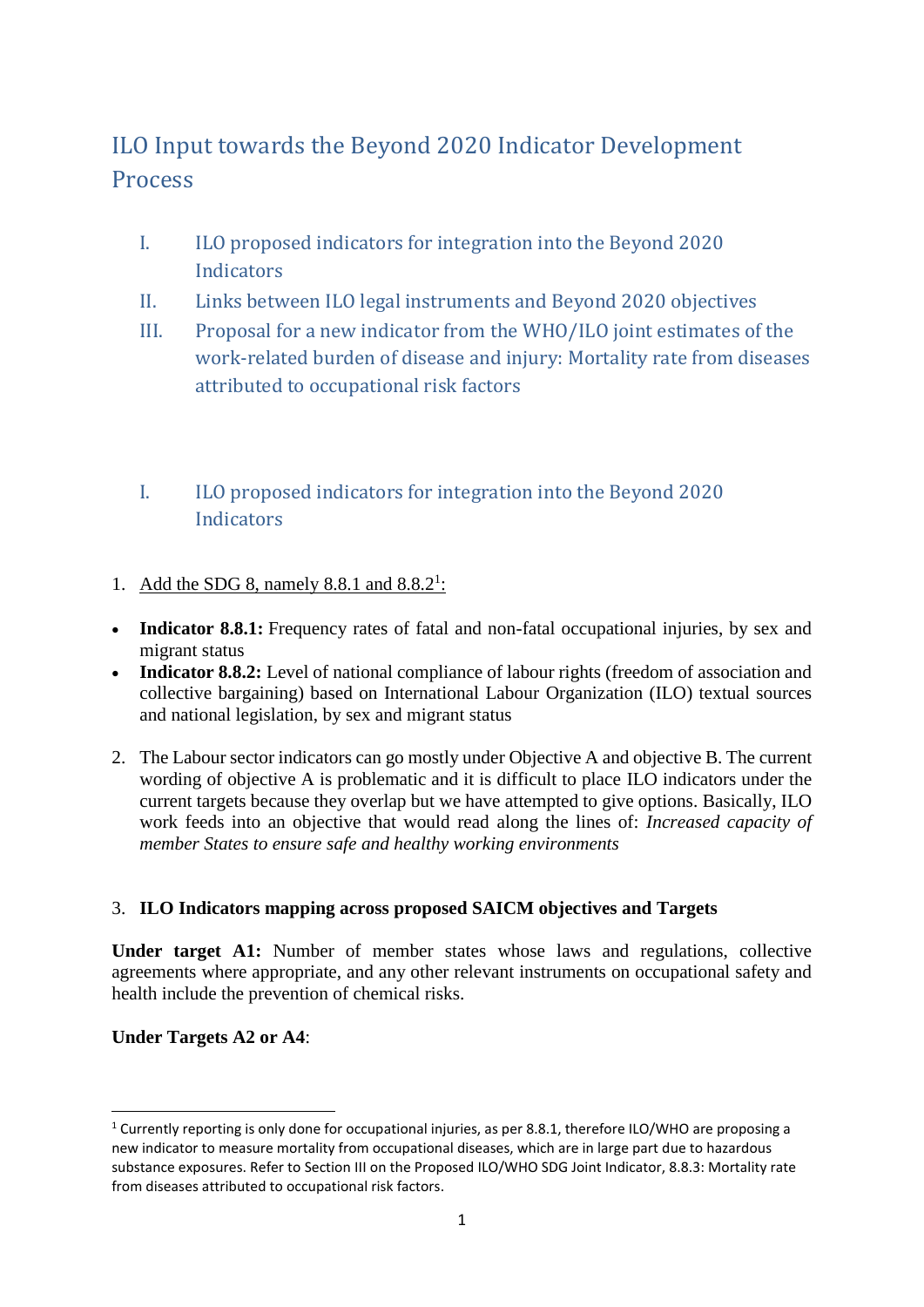- Number of member States who have adopted national profiles, policies or programmes on occupational safety and health and the working environment including the prevention of chemical risks, accompanied by institutional frameworks and strengthened national OSH systems.
- Number of member States with policy measures to facilitate a just transition towards environmentally sustainable economies and societies through decent work.

## **Under Target A2:**

- Number of member states with a designated authority or body, or authorities or bodies, responsible for occupational safety and health, designated in accordance with national law and practice and who manage chemical risks.
- Number of countries with mechanisms for ensuring compliance with national laws and regulations, including the systems of inspection.
- Number of countries with national tripartite advisory body, or bodies, addressing occupational safety and health issues including chemical risks.
- Number of countries who have set up occupational health services in accordance with national law and practice.
- Number of countries who have coordination and collaboration mechanisms at national and enterprise levels, including national programme review mechanisms.
- Number of countries who have technical standards, codes of practice and guidelines on occupational safety and health.
- Number of countries who have occupational safety and health policies and programmes of organizations of employers and workers.
- Number of countries who have financial and budgetary resources with regard to occupational safety and health and particularly chemical safety.

## **Under Target A2 or A4 or target B3:**

Number of member States with national recording and notification systems for occupational accidents and diseases that allow the regular reporting against SDG indicator 8.8.1.

OR: Number of countries who have the mechanism for the collection and analysis of data on occupational injuries and diseases and their causes, taking into account relevant ILO instruments;

OR: Number of countries who have occupational injury and disease statistics;

## **Under Target A1 or A3:**

- Number of member states who implement the ILO Fundamental rights and principles at work and who have ratified and implement International Labour Standards on OSH and chemicals including the prevention of major industrial accidents.
- Number of member states who have systems for classifying and labelling of chemicals such as the GHS.
- Number of member states who have chemicals safety data sheets.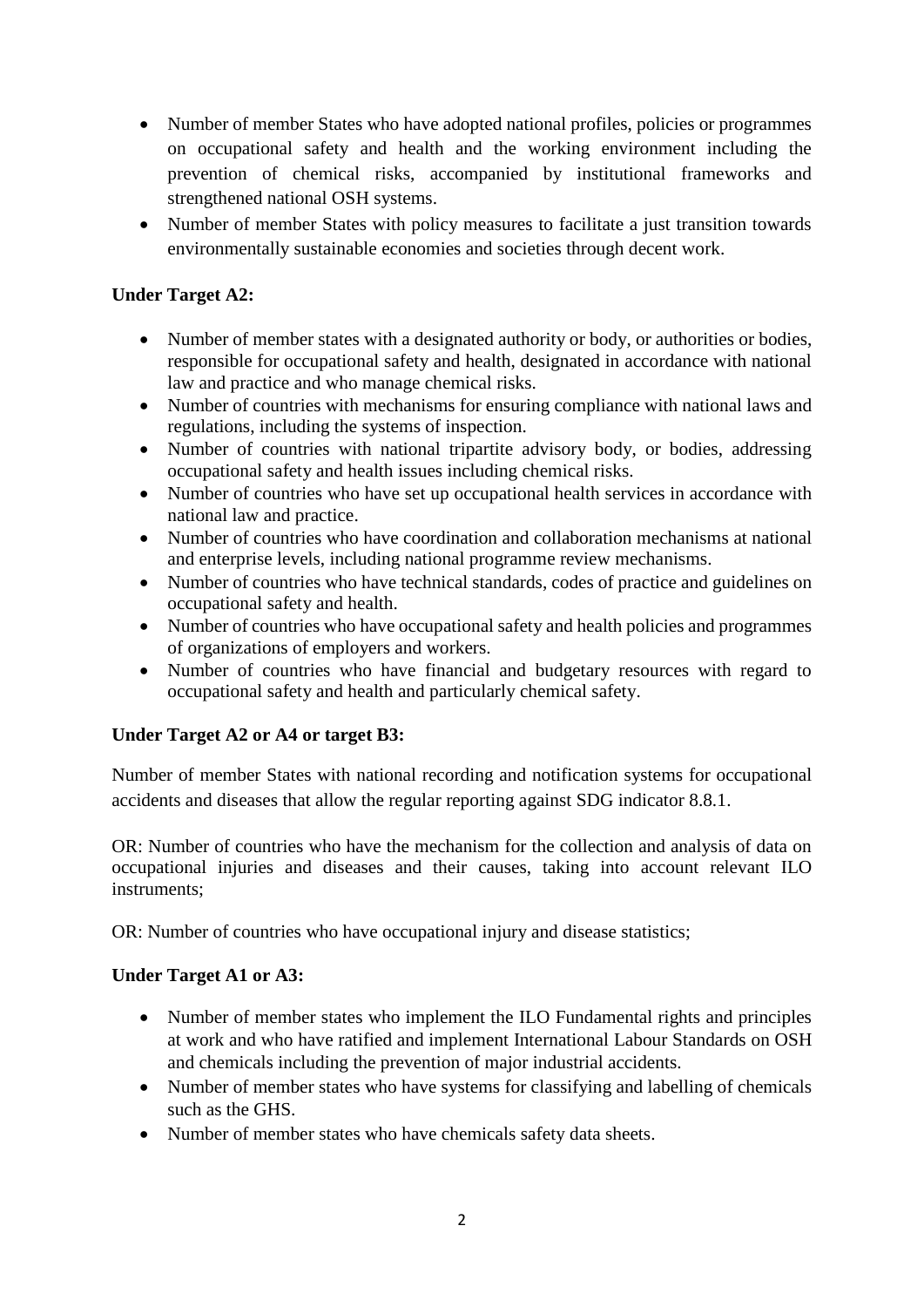**Under Target A3:** Number of countries who have regular or ongoing activities related to occupational safety and health, including international collaboration.

**Under Target A5 and or Target B2**: Number of member states who promote a management systems approach to occupational safety and health, such as the approach set out in the Guidelines on occupational safety and health management systems (ILO-OSH 2001).

**Under Target A5:** Number of member states who have the arrangements to promote, at the level of the undertaking, cooperation between management, workers and their representatives as an essential element of workplace-related prevention measures in the area of chemical risks.

## **Under Target B4 or others**

- Number of countries who have information and advisory services on occupational safety and health including chemical risks.
- Number of countries who provide occupational safety and health training including on chemical risks.
- Number of countries who have research on occupational safety and health including on chemical risks.
- Number of countries who have educational and awareness-raising arrangements, including promotional initiatives.
- Number of countries who have specialized technical, medical and scientific institutions with linkages to various aspects of occupational safety and health, including research institutes and laboratories concerned with occupational safety and health.
- Number of countries who have personnel engaged in the area of occupational safety and health, such as inspectors, safety and health officers, and occupational physicians and hygienists.

**Mean of verification for all of the above indicators:** Official national reports and documentation, compiled in the ILO Strategic Management System.

## *Note:*

Other areas in which ILO has indicators that link and overlap with SAICM interests and that were brought up in the indicator workshop include: work in the informal economy, SMEs, migrants, gender, children and child labour, just transition, and chemicals in products.

Such indicators may include for instance:

- Number of countries with provisions for collaboration with relevant insurance or social security schemes covering occupational injuries and diseases.
- Number of countries with the support mechanisms for a progressive improvement of occupational safety and health and chemical safety conditions in micro-enterprises, in small and medium-sized enterprises and in the informal economy.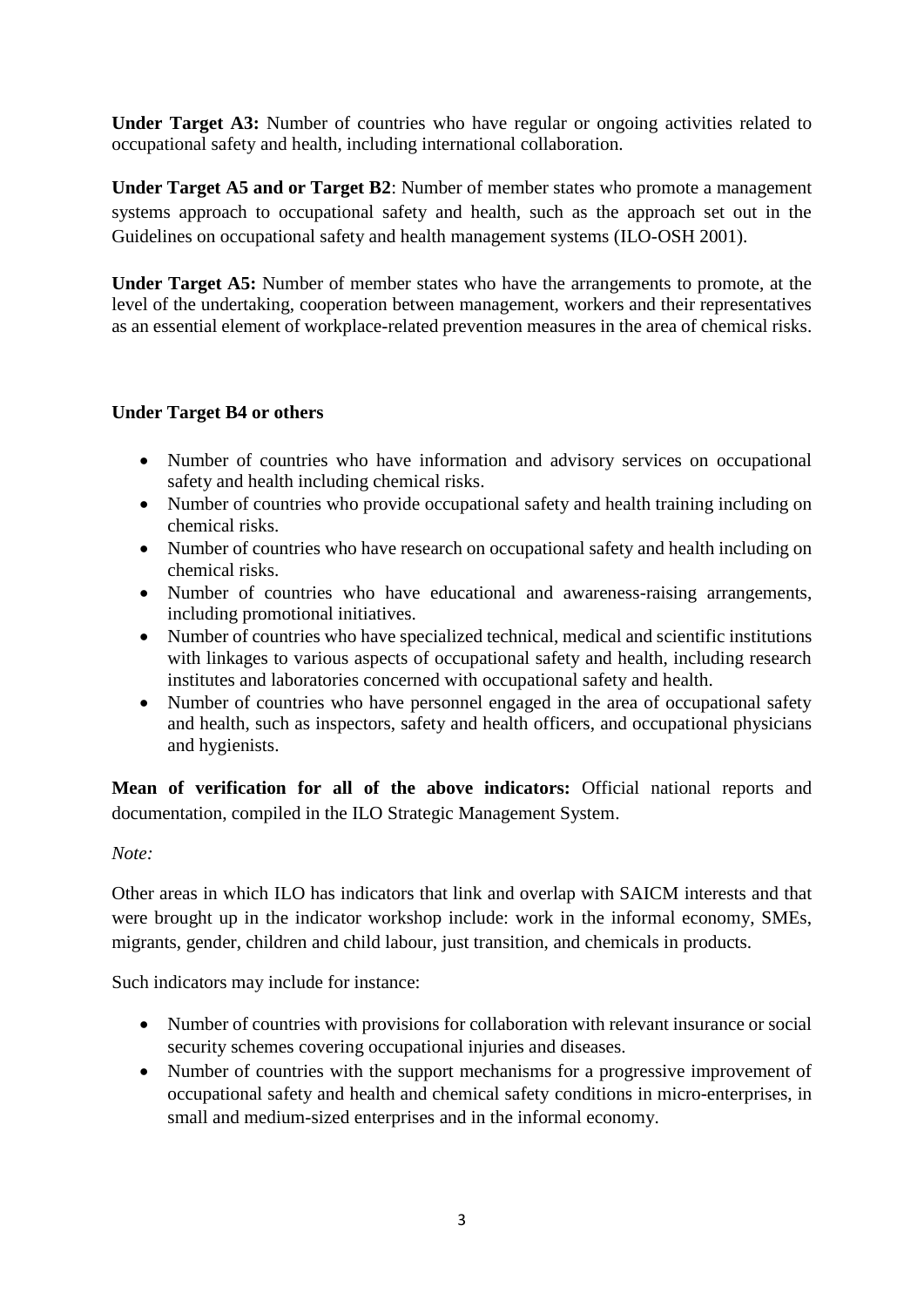## II. Links between ILO Legal Instruments and Beyond 2020 Objectives

## Strategic Objectives and Targets as Deliberated at OEWG3 2019

| Strategic objective A: [Measures are identified, implemented and enforced in order to    |
|------------------------------------------------------------------------------------------|
| prevent or, where not feasible, minimize harm from chemicals throughout their life cycle |
| [and waste]]                                                                             |

| Target A.1: Countries adopt,      | - Implementation and periodic review of a coherent policy on             |  |  |  |
|-----------------------------------|--------------------------------------------------------------------------|--|--|--|
| implement and enforce legal       | safety in the use of chemicals at work (C170, Art. 4; C174, Art.         |  |  |  |
| frameworks that address risk      | 4; C155, Art. 4-7; C161, Art. 2; C187, Art. 3; C176, Art. 3              |  |  |  |
| prevention and the reduction of   | $(\text{mining})$ ; C184, Art. 4(1), (2) (agriculture))                  |  |  |  |
| adverse impacts from chemicals    | - Power of competent authority to prohibit and restrict                  |  |  |  |
| throughout their life cycle and   | dangerous chemicals (C170, Art. 5; C155, Art. 11(b); C148, Art.          |  |  |  |
| waste.                            | 12 (air pollution); C139, Art. 1 (carcinogens); C136, Art. 4             |  |  |  |
|                                   | (Benzene); C162, Art. 11, 12 (asbestos))                                 |  |  |  |
|                                   | - Prevention of chemical risks (risk assessment and risk                 |  |  |  |
|                                   | elimination/minimization, incl. exposure limits, replacement             |  |  |  |
|                                   | of hazardous substances, prevention of leakage/emission, safe            |  |  |  |
|                                   | storage) (C170, Art. 10-13; C174 Art. 9(a)-(b), (g); C155, Art.          |  |  |  |
|                                   | 16(1)-(2); C161, Art. 5-15; C148, Art. 8, 9, 11, 14 (air pollution);     |  |  |  |
|                                   | C139, Art. 2, 3, 5 (carcinogens); C162, Art. 3, 9, 15 (asbestos);        |  |  |  |
|                                   | C136, Art. 6 (benzene); C167, Art. 28(1)-(3) (construction);             |  |  |  |
|                                   | $C176$ , Art. 9(b)-(c) (mining); C184, Art. 13 (agriculture))            |  |  |  |
|                                   | - Protection of workers against adverse effects of chemicals             |  |  |  |
|                                   | exposure (protective equipment, emergency plans, first aid)              |  |  |  |
|                                   | $(C170, Art. 13(1)(f)$ and $(2)(b)-(c)$ ; C174, Art. 9 (c), (d) and (e), |  |  |  |
|                                   | 15, 16 (major hazard installations); C155, Art. 16(3), 18; C161,         |  |  |  |
|                                   | Art. 5(e) and (j); C148, Art. 10 (air pollution); C162, Art. 6(3),       |  |  |  |
|                                   | 15(4) (asbestos); C167, Art. 28(2)(c), 31 (construction); C176,          |  |  |  |
|                                   | Art. $5(4)(a)$ , $9(c)$ and(d) (mining))                                 |  |  |  |
|                                   | - Environmentally sound disposal of waste containing                     |  |  |  |
|                                   | hazardous substances $(C170, Art. 14; C174, Art. 3(c)$                   |  |  |  |
|                                   | (installations for disposal of hazardous chemicals); Art. C167,          |  |  |  |
|                                   | Art. 28(4) (chemicals in construction); C184, Art. 12(c), 13(d)          |  |  |  |
|                                   | (chemicals in agriculture); C162, Art. 17(c) (asbestos waste))           |  |  |  |
|                                   | - Appropriate inspection to ensure implementation (C174,                 |  |  |  |
|                                   | Art. 18; C155, Art. 9; C187, Art. 4(2)(c); C148, Art. 16 (air            |  |  |  |
|                                   | pollution); C139, Art. 6(c) (carcinogens); C162, Art. 5 (asbestos);      |  |  |  |
|                                   | $C136$ , Art. 14(c) (benzene); C167, Art. 35(b) (construction);          |  |  |  |
|                                   | C176, Art. 5(b) (mining); C184, Art. 5 (agriculture))                    |  |  |  |
| <b>Target A.2:</b> Countries have | - Implementation and periodic review of a coherent policy on             |  |  |  |
| sufficient capacity to address    | safety in the use of chemicals at work (C170, Art. 4; C174, Art.         |  |  |  |
| chemicals and waste issues        | 4; C155, Art. 4-7; C161, Art. 2; C187, Art. 3; C176, Art. 3              |  |  |  |
| nationally, including             | $(\text{mining})$ ; C184, Art. 4(1), (2) (agriculture))                  |  |  |  |
| appropriate inter-agency          | - Tripartism and involvement of social partners at national              |  |  |  |
| coordination and stakeholder      | level (C170, Art. 3, 4; C174, Art. 4(1), 5(1), 6(1); C155, Art.          |  |  |  |
| participation mechanisms, such    | 4(1), 8; C161, Art. 2, 4; C187, Art. 2(3), 3(3), 4(1), 5(1); C148,       |  |  |  |
| as national action plans.         | Art. 5(1) (air pollution); C139, Art. 6(a); C162, Art. 3(3), 4           |  |  |  |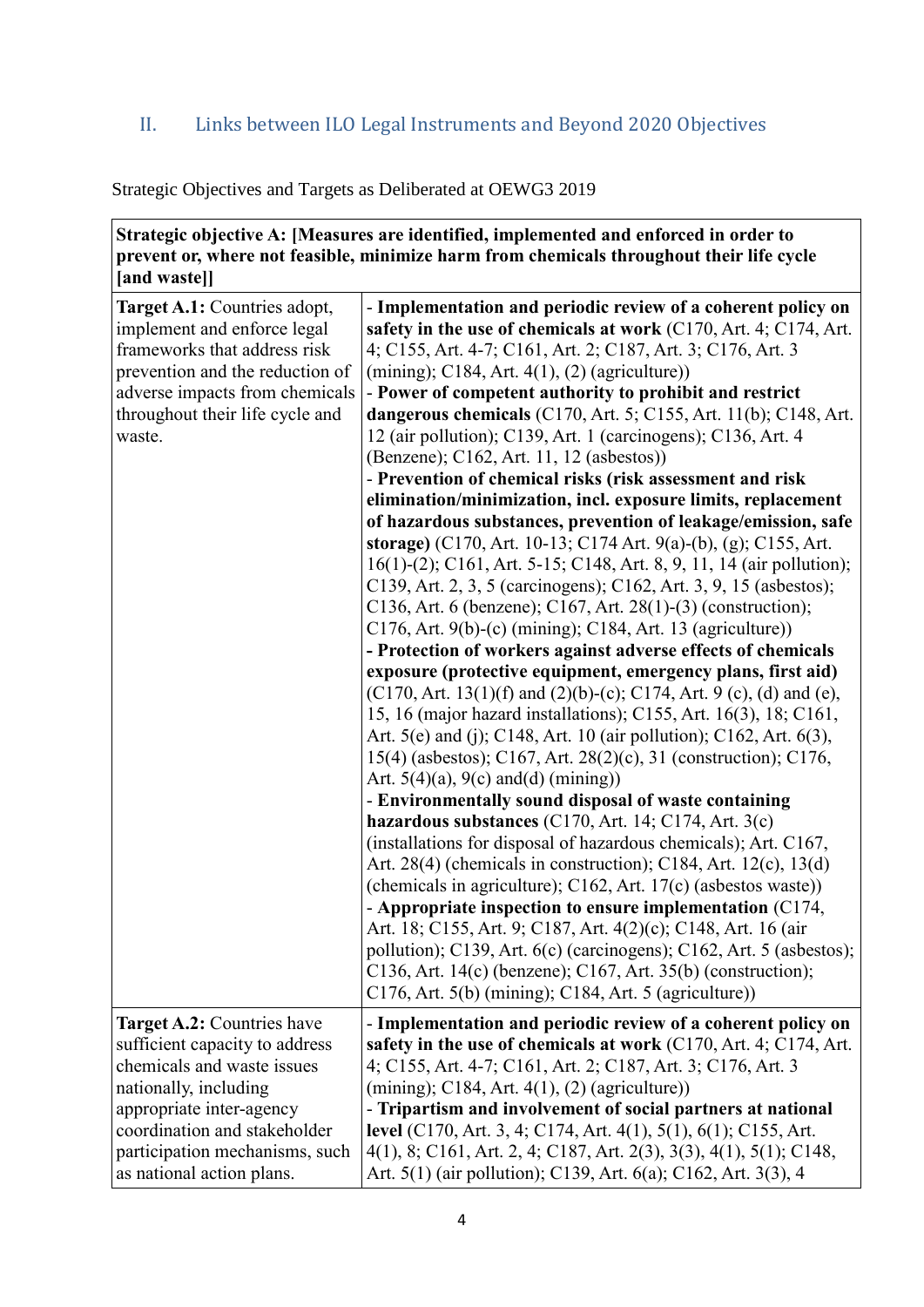| Target A.3: Countries are<br>implementing the chemicals and<br>waste-related multilateral<br>environmental agreements, as<br>well as health, labour and other<br>relevant conventions, and<br>voluntary mechanisms such as<br>the Globally Harmonized<br>System of Classification and<br>Labelling of Chemicals.          | (asbestos); C136, Art. 3(1), 9(2) (benzene); C167, Art. 1(2),<br>3(construction); C176, Art. 2(2), 3 (mining); C184, Art. 8(4)<br>(agriculture))<br>- All ILO Chemicals Conventions are relevant chemicals (and<br>waste) related multilateral agreements<br>- C170 covers all aspects of the GHS (classification (Art. 6),<br>labelling (Art. 7), SDS (Art. 8), information and training of<br>workers $(Art. 15)$                                                                                                                                                                                                                                                                                                                                                                                                                                                                                                                                                                                                                                                                                                                                                                                                                                                                                                                                                                                                                                                                                                                                  |
|---------------------------------------------------------------------------------------------------------------------------------------------------------------------------------------------------------------------------------------------------------------------------------------------------------------------------|------------------------------------------------------------------------------------------------------------------------------------------------------------------------------------------------------------------------------------------------------------------------------------------------------------------------------------------------------------------------------------------------------------------------------------------------------------------------------------------------------------------------------------------------------------------------------------------------------------------------------------------------------------------------------------------------------------------------------------------------------------------------------------------------------------------------------------------------------------------------------------------------------------------------------------------------------------------------------------------------------------------------------------------------------------------------------------------------------------------------------------------------------------------------------------------------------------------------------------------------------------------------------------------------------------------------------------------------------------------------------------------------------------------------------------------------------------------------------------------------------------------------------------------------------|
| Target A.4: Stakeholders have<br>incorporated the sound<br>management of chemicals<br>throughout their life cycle and<br>waste into their planning,<br>policies and practices, thereby<br>supporting the development and<br>implementation of chemicals<br>management systems and other<br>sector-appropriate mechanisms. | - Implementation and periodic review of a coherent policy on<br>safety in the use of chemicals at work (C170, Art. 4; C174, Art.<br>4; C155, Art. 4-7; C161, Art. 2; C187, Art. 3; C176, Art. 3<br>$(\text{mining})$ ; C184, Art. 4(1), (2) (agriculture))<br>- Power of competent authority to prohibit and restrict<br>dangerous chemicals (C170, Art. 5; C155, Art. 11(b); C148, Art.<br>12 (air pollution); C139, Art. 1 (carcinogens); C136, Art. 4<br>(Benzene); C162, Art. 11, 12 (asbestos); C184, Art. 12(a)<br>(agriculture))<br>- Prevention of chemical risks (risk assessment and risk<br>elimination/minimization, incl. exposure limits, replacement<br>of hazardous substances, prevention of leakage/emission, safe<br>storage) (C170, Art. 10-13; C174 Art. 9(a)-(b), (g); C155, Art.<br>16(1)-(2); C161, Art. 5-15; C148, Art. 8, 9, 11, 14 (air pollution);<br>C139, Art. 2, 3, 5 (carcinogens); C162, Art. 3, 9, 15 (asbestos);<br>C136, Art. 6 (benzene); C167, Art. 28(1)-(3) (construction);<br>$C176$ , Art. 9(b)-(c) (mining); C184, Art. 13 (agriculture))<br>- Protection of workers against adverse effects of chemicals<br>exposure (protective equipment, emergency plans, first aid)<br>(C170, Art. 13(1)(f) and (2)(b)-(c); C174, Art. 9 (c), (d) and (e),<br>15, 16 (major hazard installations); C155, Art. 16(3), 18; C161,<br>Art. 5(e) and (j); C148, Art. 10 (air pollution); C162, Art. 6(3),<br>15(4) (asbestos); C167, Art. 28(2)(c), 31 (construction); C176,<br>Art. $5(4)(a)$ , $9(c)$ and(d) (mining)) |
| Target A.5: Governments and<br>industry ensure that workers are<br>protected from the risks<br>associated with chemicals and<br>waste and that workers have the<br>means to protect themselves.                                                                                                                           | - Implementation and periodic review of a coherent policy on<br>safety in the use of chemicals at work (C170, Art. 4; C174, Art.<br>4; C155, Art. 4-7; C161, Art. 2; C187, Art. 3; C176, Art. 3<br>$(\text{mining})$ ; C184, Art. 4(1), (2) (agriculture))<br>- Power of competent authority to prohibit and restrict<br>dangerous chemicals $(C170, Art. 5; C155, Art. 11(b); C148, Art.$<br>12 (air pollution); C139, Art. 1 (carcinogens); C136, Art. 4<br>(Benzene); C162, Art. 11, 12 (asbestos); C184, Art. 12(a)<br>(agriculture))<br>- Prevention of chemical risks (risk assessment and risk<br>elimination/minimization, incl. exposure limits, replacement                                                                                                                                                                                                                                                                                                                                                                                                                                                                                                                                                                                                                                                                                                                                                                                                                                                                                |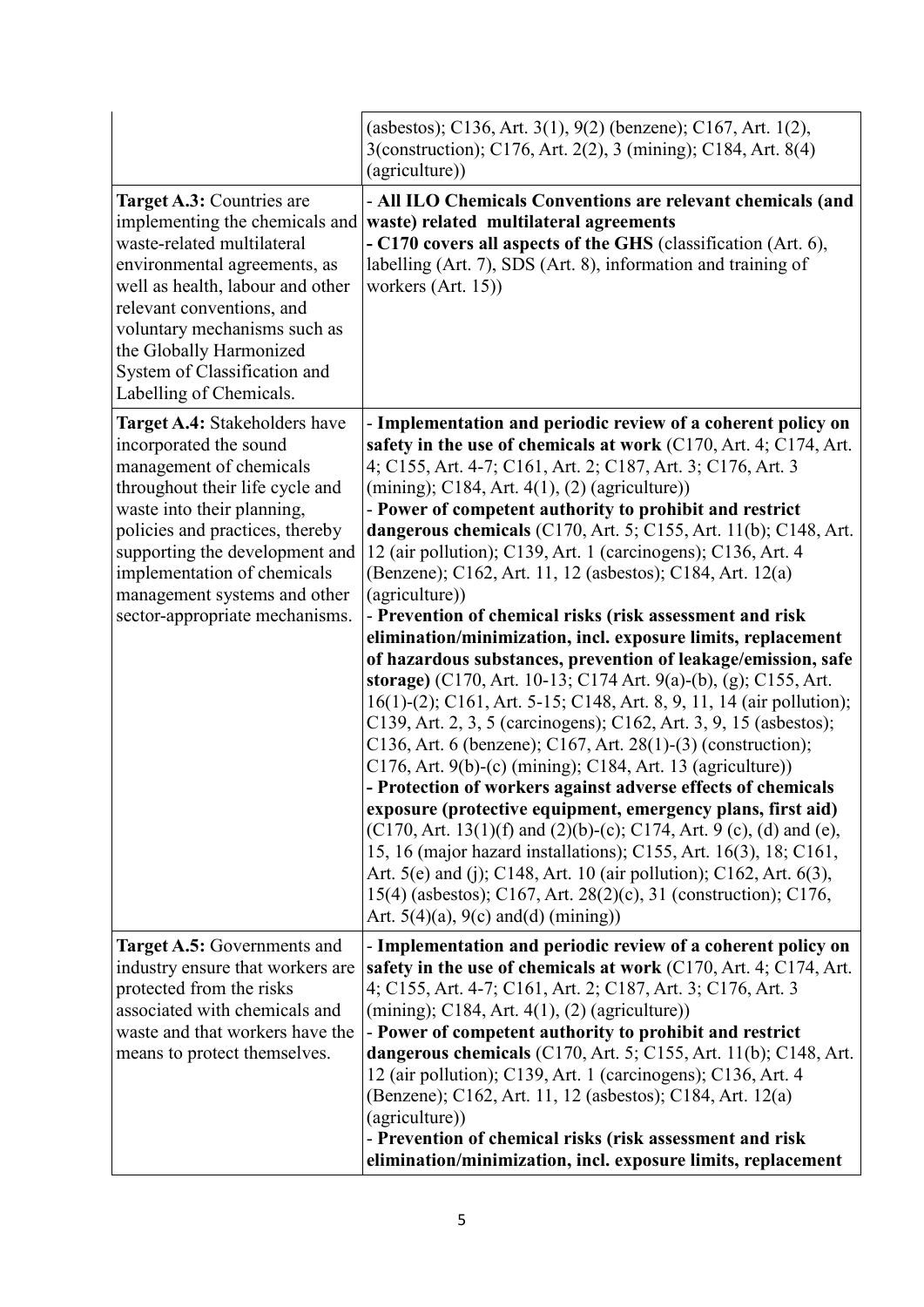|                                                                                                                                                                                                                                                                                                                                                                         | of hazardous substances, prevention of leakage/emission, safe<br>storage) (C170, Art. 10-13; C174 Art. 9(a)-(b), (g); C155, Art.<br>16(1)-(2); C161, Art. 5-15; C148, Art. 8, 9, 11, 14 (air pollution);<br>C139, Art. 2, 3, 5 (carcinogens); C162, Art. 3, 9, 15 (asbestos);<br>C136, Art. 6 (benzene); C167, Art. 28(1)-(3) (construction);<br>$C176$ , Art. 9(b)-(c) (mining); C184, Art. 13 (agriculture))<br>- Protection of workers against adverse effects of chemicals<br>exposure (protective equipment, emergency plans, first aid)<br>$(C170, Art. 13(1)(f)$ and $(2)(b)-(c)$ ; C174, Art. 9 (c), (d) and (e),<br>15, 16 (major hazard installations); C155, Art. 16(3), 18; C161,<br>Art. 5(e) and (j); C148, Art. 10 (air pollution); C162, Art. 6(3),<br>15(4) (asbestos); C167, Art. 28(2)(c), 31 (construction); C176,<br>Art. $5(4)(a)$ , $9(c)$ and(d) (mining)) |
|-------------------------------------------------------------------------------------------------------------------------------------------------------------------------------------------------------------------------------------------------------------------------------------------------------------------------------------------------------------------------|------------------------------------------------------------------------------------------------------------------------------------------------------------------------------------------------------------------------------------------------------------------------------------------------------------------------------------------------------------------------------------------------------------------------------------------------------------------------------------------------------------------------------------------------------------------------------------------------------------------------------------------------------------------------------------------------------------------------------------------------------------------------------------------------------------------------------------------------------------------------------------|
|                                                                                                                                                                                                                                                                                                                                                                         | Strategic objective B: Comprehensive and sufficient knowledge, data and information are<br>generated, available and accessible to all to enable informed decisions and actions                                                                                                                                                                                                                                                                                                                                                                                                                                                                                                                                                                                                                                                                                                     |
| Target B.1: Comprehensive<br>data and information for<br>chemicals on the market are<br>available and accessible,<br>including information and data<br>on properties, health and<br>environmental effects, uses,<br>hazard- and risk-assessment<br>results and risk-management<br>measures, monitoring results<br>and regulatory status throughout<br>their life cycle. | - Classification and appropriate labelling/marking of<br>chemicals (C170, Art. 6, 7, 9, 10 and 11; C162, Art. 14<br>(asbestos); $C184$ , Art. $12(a)$ (agriculture))<br>- Promotion of research on chemical hazards (C155, Art.<br>12(c); C187, Art. 4(3)(e); C148, Art. 14 (air pollution))<br>- Safety data sheets for workers $(C170, Art. 8, 10(1))$<br>- Information and training of workers on chemical hazards<br>(C170, Art. 15; C174, Art. 9(c), 20(d) and (e); C155, Art. 5(c),<br>14, 19(d); C161, Art. 5(i); C187, Art. 4(3)(c); C148, Art. 7(2) (air<br>pollution); C139, Art. 4 (carcinogens); C162, Art. 22(2) and (3)<br>(asbestos); $C167$ , Art. 33 (construction); $C176$ , Art. 10(a)<br>$(\text{mining})$ ; C184, Art. 7(b) (agriculture))                                                                                                                    |
| Target B.2: All stakeholders, in<br>particular industries and<br>regulators, have and are using<br>the most appropriate and<br>standardized tools, guidelines<br>and best practices for<br>assessments and sound<br>management, as well as for the<br>prevention of harm, risk<br>reduction, monitoring and<br>enforcement.                                             | - Consideration of latest scientific knowledge when<br>determining prohibited/restricted substances, exposure levels<br>and other chemical safety measures (C155, Art. 12(c); C139,<br>Art. 1(3) (carcinogens), C149, Art. 8(3) (air pollution); C162,<br>Art. $15(2)$ (asbestos))<br>- Periodic review of policies on chemicals $(C170, Art. 4; C174,$<br>Art. 4, 11, 15; C155, Art. 4-7; C161, Art. 2; C187, Art. 3, 5;<br>$C176$ , Art. 3 (mining); C184, Art. 4(1), (2) (agriculture))                                                                                                                                                                                                                                                                                                                                                                                         |
| Target B.3: Information and<br>standardized methods are<br>available and used to<br>understand the impacts of<br>chemicals and waste for<br>improved burden-of-disease and<br>cost-of-inaction estimates, to<br>inform the advancement of<br>chemical safety measures and to                                                                                            | - Promotion of research on chemical hazards (C155, Art.<br>$12(c)$ ; C187, Art. 4(3)(e); C148, Art. 14 (air pollution))<br>- Consideration of latest scientific knowledge when<br>determining prohibited/restricted substances, exposure levels<br>and other chemical safety measures $(C155, Art. 12(c); C139,$<br>Art. 1(3) (carcinogens), C149, Art. 8(3) (air pollution); C162,<br>Art. $15(2)$ (asbestos))                                                                                                                                                                                                                                                                                                                                                                                                                                                                    |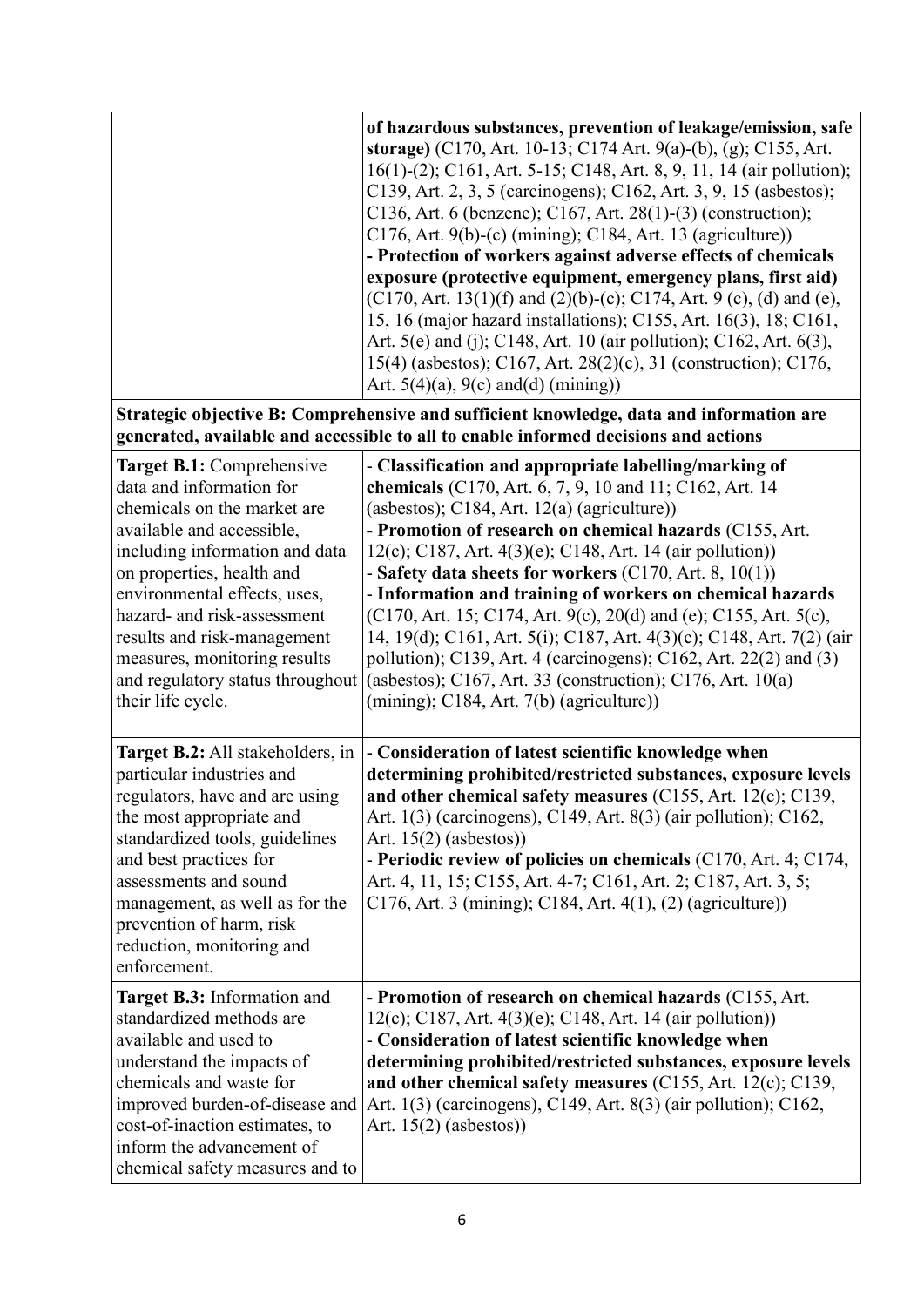| measure progress towards<br>reducing those impacts.                                                                                                                                                                                                                         | - Periodic review of policies on chemicals (C170, Art. 4; C174,<br>Art. 4, 11, 15; C155, Art. 4-7; C161, Art. 2; C187, Art. 3, 5;<br>$C176$ , Art. 3 (mining); C184, Art. 4(1), (2) (agriculture))                                                                                                                                                                                                                                                                                                                                                                                                                                                                                                                                                      |  |  |
|-----------------------------------------------------------------------------------------------------------------------------------------------------------------------------------------------------------------------------------------------------------------------------|---------------------------------------------------------------------------------------------------------------------------------------------------------------------------------------------------------------------------------------------------------------------------------------------------------------------------------------------------------------------------------------------------------------------------------------------------------------------------------------------------------------------------------------------------------------------------------------------------------------------------------------------------------------------------------------------------------------------------------------------------------|--|--|
| Target B.4: Educational,<br>training and public awareness<br>programmes on chemical safety<br>and sustainability have been<br>developed and implemented,<br>including for vulnerable<br>populations, along with worker<br>safety curricula and<br>programmes at all levels. | - Safety data sheets for workers $(C170, Art. 8, 10(1))$<br>- Information and training of workers on chemical hazards<br>(C170, Art. 15; C174, Art. 9(c), 20(d) and (e); C155, Art. 5(c),<br>14, 19(d); C161, Art. 5(i); C187, Art. 4(3)(c); C148, Art. 7(2) (air<br>pollution); C139, Art. 4 (carcinogens); C162, Art. 22(2) and (3)<br>(asbestos); C167, Art. 33 (construction); C176, Art. $10(a)$<br>$(min)$ ; C184, Art. 7(b) (agriculture))                                                                                                                                                                                                                                                                                                       |  |  |
| Target B.5: Countries and<br>stakeholders are implementing<br>training on environmentally<br>sound and safer alternatives, as<br>well as on substitutions and the<br>use of safer alternatives, such as<br>agroecology.                                                     | - Substitution of hazardous substances by less harmful ones<br>$(C170, Art. 13(1)(a)$ and (b); C174, Art. 9(b); C161, Art. 5(c);<br>C155, Art. 5(a); C139, Art. 2(1) (carcinogens); C162, Art. 10(a)<br>(asbestos); C136, Art. 2(1) (benzene); C167, 28(2)(a)<br>(construction); there is no explicit mentioning of substitution in<br>C184 on agriculture, however this would be covered under<br>"preventive measures for the use of chemicals" in Art. 13 and<br>"risk minimization" in Art. 14)                                                                                                                                                                                                                                                     |  |  |
| Strategic objective C: Issues of concern [that warrant [global] [and] [joint] action] are<br>identified, prioritized and addressed                                                                                                                                          |                                                                                                                                                                                                                                                                                                                                                                                                                                                                                                                                                                                                                                                                                                                                                         |  |  |
| Target C.1: Programmes of<br>work including timelines are<br>established, adopted and<br>implemented for identified<br>issues of concern.                                                                                                                                   | - Implementation and periodic review of a coherent policy on<br>safety in the use of chemicals at work (C170, Art. 4; C174, Art.<br>4; C155, Art. 4-7; C161, Art. 2; C187, Art. 3; C176, Art. 3<br>$(\text{mining})$ ; C184, Art. 4(1), (2) (agriculture))<br>(According to Art. 7 of C155, a national policy must include the<br>periodic review of the safety and health situations in working<br>environments, to identify major problems and to develop<br>priorities of action)                                                                                                                                                                                                                                                                    |  |  |
| Target C.2: Information on the<br>properties and risk management<br>of chemicals across the supply<br>chain and the chemical contents<br>of products is available to all to<br>enable informed decisions.                                                                   | - Classification and appropriate labelling/marking of<br>chemicals (C170, Art. 6, 7, 9, 10 and 11; C162, Art. 14<br>(asbestos); $C184$ , Art. $12(a)$ (agriculture))<br>- Promotion of research on chemical hazards (C155, Art.<br>$12(c)$ ; C187, Art. 4(3)(e); C148, Art. 14 (air pollution))<br>- Safety data sheets for workers (C170, Art. 8, 10(1))<br>- Information and training of workers on chemical hazards<br>(C170, Art. 15; C174, Art. 9(c), 20(d) and (e); C155, Art. 5(c),<br>14, 19(d); C161, Art. 5(i); C187, Art. 4(3)(c); C148, Art. 7(2) (air<br>pollution); C139, Art. 4 (carcinogens); C162, Art. 22(2) and $(3)$<br>(asbestos); C167, Art. 33 (construction); C176, Art. $10(a)$<br>$(mining)$ ; C184, Art. 7(b) (agriculture)) |  |  |
| Strategic objective D: Benefits to human health and the environment are maximized and<br>risks are prevented or, where not feasible, minimized through safer alternatives, innovative<br>and sustainable solutions and forward thinking                                     |                                                                                                                                                                                                                                                                                                                                                                                                                                                                                                                                                                                                                                                                                                                                                         |  |  |
| Target D.1: Companies adopt<br>corporate policies and practices                                                                                                                                                                                                             | - Substitution of hazardous substances by less harmful ones<br>$(C170, Art. 13(1)(a)$ and (b); C174, Art. 9(b); C161, Art. 5(c);                                                                                                                                                                                                                                                                                                                                                                                                                                                                                                                                                                                                                        |  |  |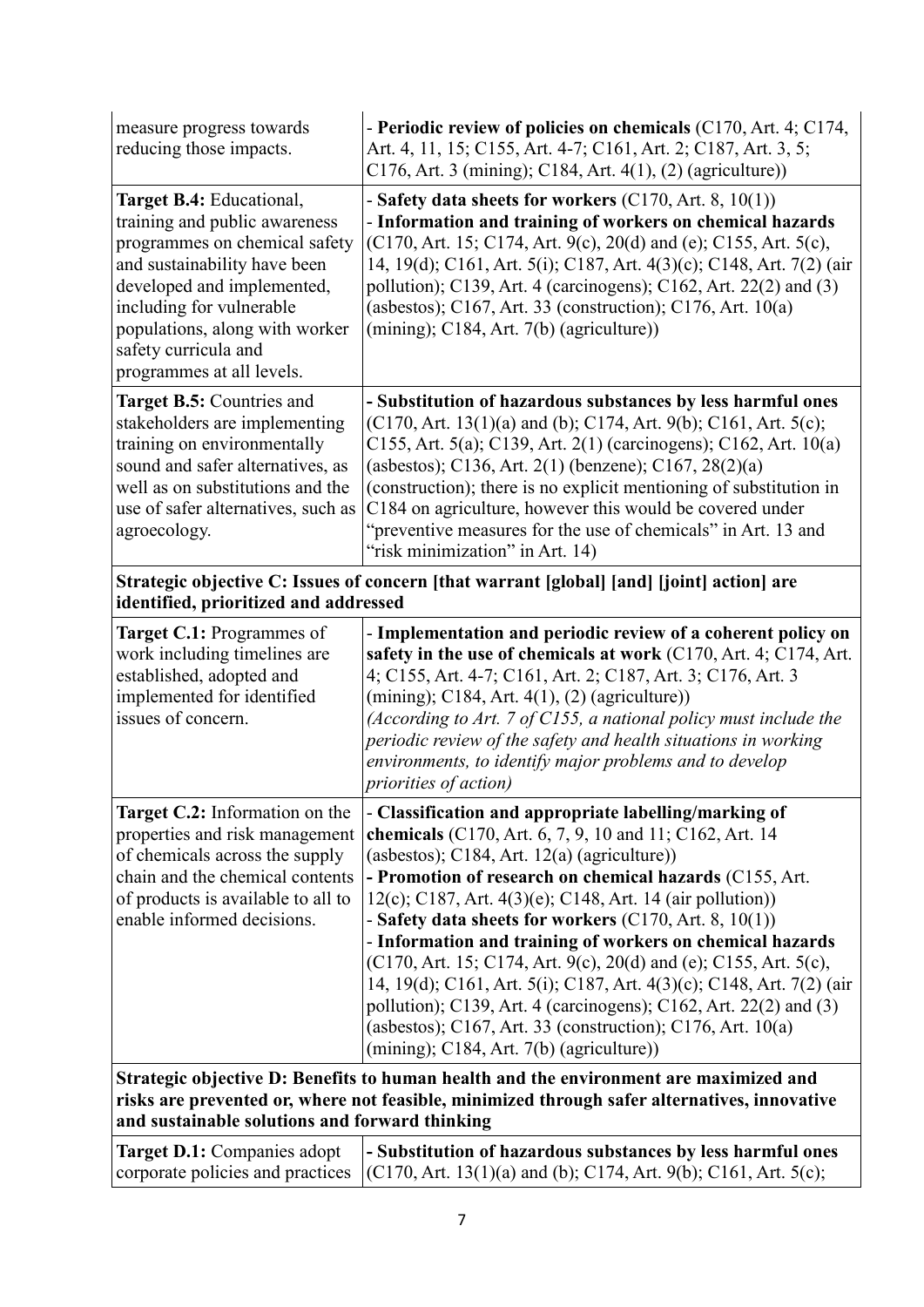| that promote resource efficiency<br>and that incorporate the<br>development, production and<br>use of sustainable and safer<br>alternatives, including new<br>technologies and non-chemical<br>alternatives.                                                                                                                                                                                             | C155, Art. 5(a); C139, Art. 2(1) (carcinogens); C162, Art. 10(a)<br>(asbestos); C136, Art. 2(1) (benzene); C167, 28(2)(a)<br>(construction))<br>- Consideration of latest scientific knowledge when<br>determining prohibited/restricted substances, exposure levels<br>and other chemical safety measures $(C155, Art. 12(c); C139,$<br>Art. 1(3) (carcinogens), C149, Art. 8(3) (air pollution); C162,<br>Art. $15(2)$ (asbestos))                                                                                                             |  |
|----------------------------------------------------------------------------------------------------------------------------------------------------------------------------------------------------------------------------------------------------------------------------------------------------------------------------------------------------------------------------------------------------------|--------------------------------------------------------------------------------------------------------------------------------------------------------------------------------------------------------------------------------------------------------------------------------------------------------------------------------------------------------------------------------------------------------------------------------------------------------------------------------------------------------------------------------------------------|--|
| Target D.2: Governments<br>implement policies that promote<br>innovation to facilitate the<br>recycling and re-use of<br>products, the adoption of<br>sustainable and safe<br>alternatives, including new<br>technologies and non-chemical<br>alternatives (e.g., the prioritized<br>licensing of reduced-risk<br>alternatives, assessment<br>frameworks, labelling schemes<br>and purchasing policies). | - Substitution of hazardous substances by less harmful ones<br>$(C170, Art. 13(1)(a)$ and (b); C174, Art. 9(b); C161, Art. 5(c);<br>C155, Art. 5(a); C139, Art. 2(1) (carcinogens); C162, Art. 10(a)<br>(asbestos); C136, Art. 2(1) (benzene); C167, 28(2)(a)<br>(construction))<br>- Suitable system for the recycling of chemical waste (C184,<br>Art. $12(c)$ (agriculture))                                                                                                                                                                  |  |
| Target D.3: Companies,<br>including from the investment<br>sector, incorporate strategies<br>and policies to support the<br>sound management of<br>chemicals and waste in their<br>investment approaches and<br>business models and apply<br>internationally-recognized<br>reporting standards where<br>relevant.                                                                                        | - Notification requirements for employers (C174, Art. 8)<br>(notification of major hazard installations), Art. 13 and 14<br>(notification of major accidents); C155, Art. 11(c) (notification of<br>occupational accidents and diseases); C148, Art. 12 (notification<br>of use of air pollutants); C162, Art. 13, 21(5) (notification of use<br>of asbestos and of asbestos related diseases); C167, Art. 34<br>(notification of accidents and diseases in construction); C176,<br>Art. $5(2)(c)$ (notification of serious accidents in mines)) |  |
| <b>Target D.4: Companies apply</b><br>sustainable production<br>principles and life-cycle<br>management in the design of<br>chemicals, materials and<br>products, taking reduced-risk,<br>design-for-recycling and non-<br>chemical solutions and<br>processes into account.                                                                                                                             | - Substitution of hazardous substances by less harmful ones<br>$(C170, Art. 13(1)(a)$ and (b); C174, Art. 9(b); C161, Art. 5(c);<br>C155, Art. 5(a); C139, Art. 2(1) (carcinogens); C162, Art. 10(a)<br>(asbestos); C136, Art. 2(1) (benzene); C167, 28(2)(a)<br>(construction))<br>- Suitable system for the recycling of chemical waste (C184,<br>Art. $12(c)$ (agriculture))                                                                                                                                                                  |  |
| <b>Target D.5: Industry</b><br>associations promote change<br>towards sustainability and the<br>safe management of waste and<br>of chemicals and consumer<br>products throughout their life<br>cycles, including in sharing                                                                                                                                                                              | There are no provisions in ILO instruments, dealing with<br>obligations of employers organisations with regards to promoting<br>the safe use of chemicals, including in SMEs.                                                                                                                                                                                                                                                                                                                                                                    |  |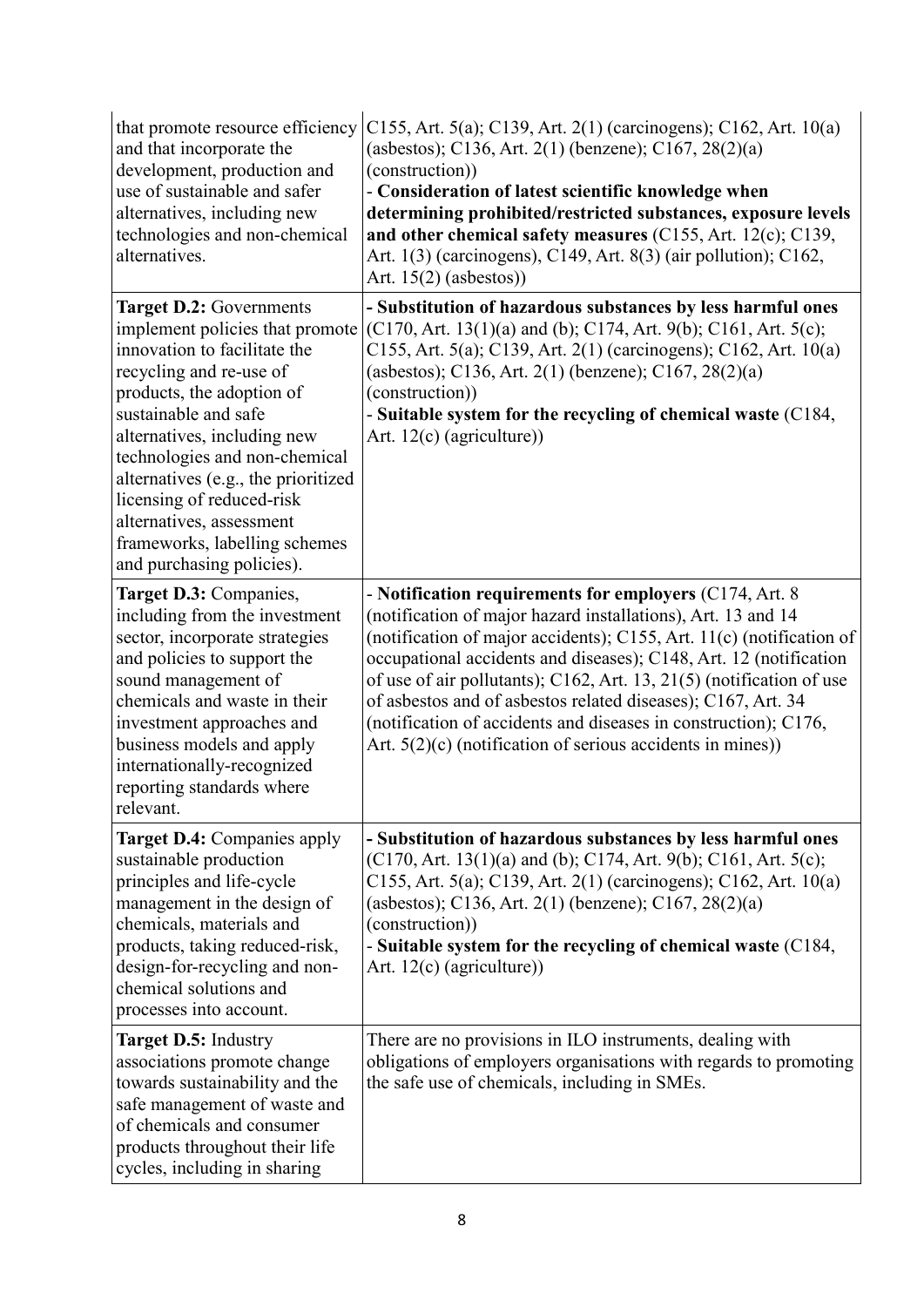| information and building the<br>capacity of small and medium-<br>sized enterprises to reduce risks.                                                                                                                                                                                                                                                                    |                                                                                                                                                                                                                                                                                                                                                                                                                                                                                                                                                                                                                                                                                                     |
|------------------------------------------------------------------------------------------------------------------------------------------------------------------------------------------------------------------------------------------------------------------------------------------------------------------------------------------------------------------------|-----------------------------------------------------------------------------------------------------------------------------------------------------------------------------------------------------------------------------------------------------------------------------------------------------------------------------------------------------------------------------------------------------------------------------------------------------------------------------------------------------------------------------------------------------------------------------------------------------------------------------------------------------------------------------------------------------|
| stakeholders].]                                                                                                                                                                                                                                                                                                                                                        | Strategic objective E targets: [The importance of the sound management of chemicals and waste as<br>an essential element to achieving sustainable development is recognized by all[; adequate financial<br>and non-financial resources are [identified and] mobilized; actions are accelerated; and necessary<br>[transparent and accountable] partnerships are established to foster cooperation among                                                                                                                                                                                                                                                                                             |
| Target E.1: The highest levels<br>of stakeholder organizations,<br>including government, industry,<br>civil society and international<br>organizations in all relevant<br>sectors, formally recognize the<br>importance of and commit to<br>action on the sound<br>management of chemicals and<br>waste, and recognize its<br>relevance to sustainable<br>development. | - Implementation and periodic review of a coherent policy on<br>safety in the use of chemicals at work (C170, Art. 4; C174, Art.<br>4; C155, Art. 4-7; C161, Art. 2; C187, Art. 3; C176, Art. 3<br>$(\text{mining})$ ; C184, Art. 4(1), (2) (agriculture))<br>- Tripartism and involvement of social partners at the<br><b>national level</b> (C170, Art. 3, 4; C174, Art. 4(1), 5(1), 6(1); C155,<br>Art. 4(1), 8; C161, Art. 2, 4; C187, Art. 2(3), 3(3), 4(1), 5(1);<br>C148, Art. 5(1) (air pollution); C139, Art. 6(a); C162, Art. 3(3), 4<br>(asbestos); C136, Art. 3(1), 9(2) (benzene); C167, Art. 1(2),<br>3(construction); C176, Art. 2(2), 3 (mining); C184, Art. 8(4)<br>(agriculture)) |
| Target E.2: Policies and<br>processes for the management<br>of chemicals and waste are<br>integrated into national and<br>regional development strategies.                                                                                                                                                                                                             | ILO instruments do not treat the connection between OSH<br>policies and economic development policies.                                                                                                                                                                                                                                                                                                                                                                                                                                                                                                                                                                                              |
| Target E.3: Inter- and intra-<br>sectoral partnerships, networks<br>and collaborative mechanisms<br>are established to mobilize<br>resources, to share information,<br>experiences and lessons<br>learned, and to promote<br>coordinated action at the<br>regional and international<br>levels.                                                                        | - Implementation and periodic review of a coherent policy on<br>safety in the use of chemicals at work (C170, Art. 4; C174, Art.<br>4; C155, Art. 4-7; C161, Art. 2; C187, Art. 3; C176, Art. 3<br>$(mining)$ ; C184, Art. 4(1), (2) (agriculture))<br>(The national policy requirements in all general chemical<br>instruments, i.e. C170, C174, C155, C161 and C187, require<br>ratifying states to implement a general national policy on<br>chemical safety at work, which encompasses all risks in all<br>sectors and all occupations, in the whole national territory)                                                                                                                        |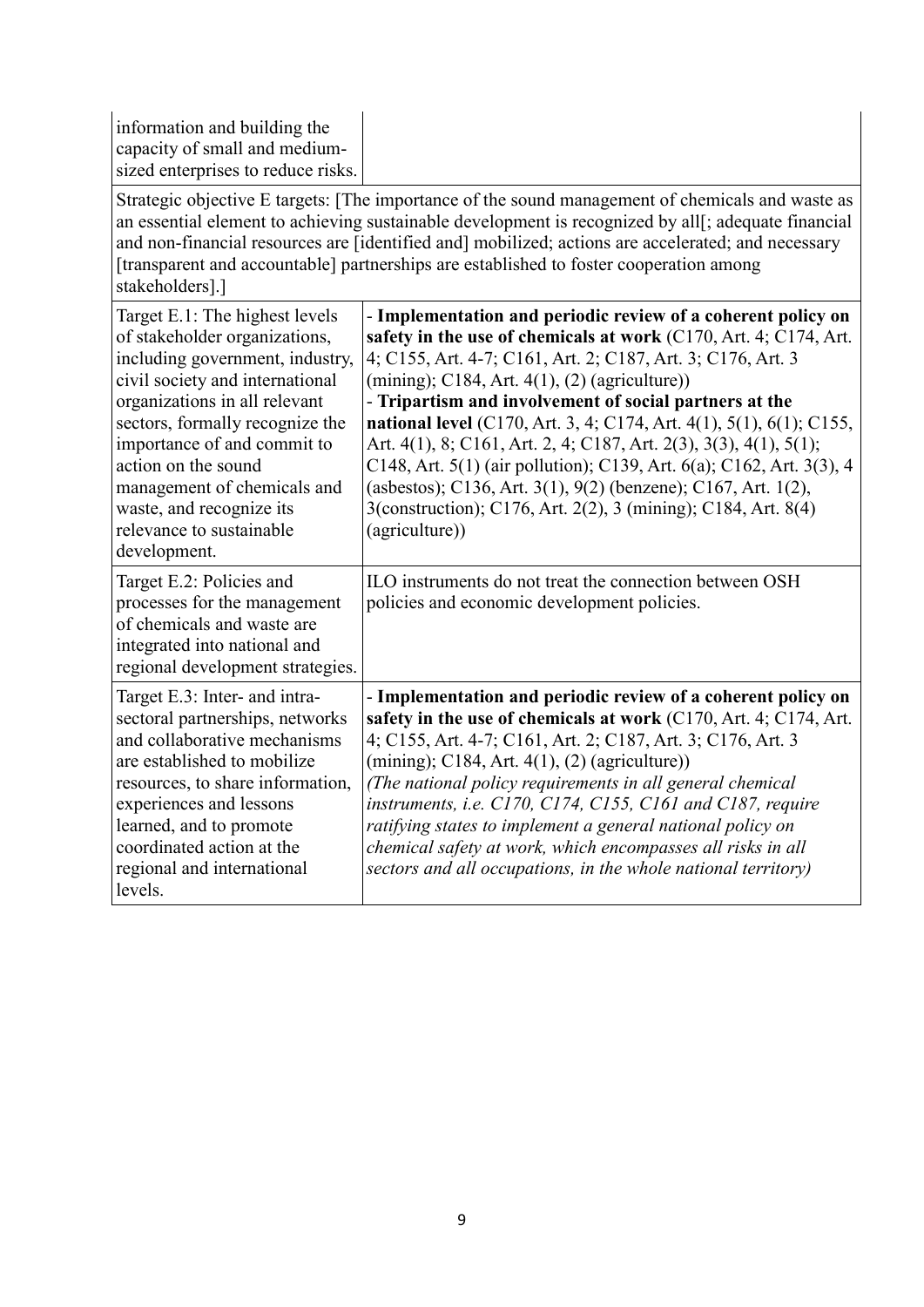III. Proposal for a new indicator from the WHO/ILO joint estimates of the work-related burden of disease and injury: Mortality rate from diseases attributed to occupational risk factors

**This proposal<sup>2</sup> was prepared and submitted by the WHO and ILO Secretariats for the WHO/ILO joint estimates of the work-related burden of disease and injury, collaboratively with the WHO and ILO statistics departments, to the Inter-agency and Expert Group on SDG Indicators (ISEG-SDG).**

**Full name of the Indicator:** Indicator 8.8.3: Mortality rate from diseases attributed to occupational risk factors, by disease, risk factor, sex, and age group

**Custodian Agencies:** World Health Organization (WHO), International Labour Organization (ILO)

**Goal and target addressed:** Goal 8: Promote sustained, inclusive and sustainable economic growth, full and productive employment and decent work for all, Target 8.8: Protect labour rights and promote safe and secure working environments for all workers, including migrant workers, in particular women migrants, and those in precarious employment

**What type of proposal (replacement, refinement, adjustment and addition), for replacement, refinement and adjustment, please list the original indicator and its number**: Addition

### **1. Background and rationale for the indicator proposal**

To achieve Target 8.8, the health and labour sectors must ensure occupational safety and health for the 3.5 billion workers globally. Occupational safety and health regulations, policies and services seek to eliminate deaths caused by exposure to occupational risk factors to human health (an estimated 3.4% of all deaths globally). The international standard indicator for this outcome used by both WHO and ILO for 20 years is the number of deaths per population ('mortality rate') attributed to occupational risk factors.

A healthy workforce is crucial for achieving the SDGs, but the current SDG Global Indicator Framework focuses only on occupational injuries (through Indicator 8.8.1). By failing to capture deaths from occupational (or work-related) diseases the indicator framework overlooks most deaths attributed to occupational risk factors (73.7%)<sup>3</sup>. In other words, the crucial aspect of occupational diseases is covered by Target 8.8 but not currently monitored by any SDG indicator.

The proposed indicator (8.8.3) on the mortality rate from occupational diseases will fill this substantial gap. It is well aligned with Target 8.8, applies an internationally established methodology, and uses data already available from producers of official statistics, primarily national statistical offices (NSOs).

### **2. Information on how and when the methodology has become an international standard and who is the governing body that approves it**

For 20 years, WHO and ILO have regularly produced and published data and metadata on the proposed indicator. <sup>4</sup> Since 2016, on the request of Member States, the organizations are harmonizing

1

<sup>2</sup> WHO, ILO. Proposal to IAEG-SDG for an additional SDG indicator on mortality from diseases attributable to occupational risk factors. Geneva: WHO, ILO.

<sup>3</sup> G.B.D. Risk Factor Collaborators. *Lancet* 2018; 392(10159): 1923-94.

<sup>4</sup> Early publications of the proposed indicator: ILO. ILO estimates over 1 million work-related fatalities each year. Geneva: ILO; 1999; & Ezzati M, Lopez AD, Rodgers A, Murray CJL. Comparative Quantification of Health Risks: Global and Regional Burden of Disease Attributable to Selected Major Risk Factors. Geneva: WHO; 2004; Recent publications: Prüss-Üstün A, et al. Preventing Disease Through Healthy Environments: A Global Assessment of the Burden of Disease from Environmental Risks. Geneva: WHO; 2016; and Hämäläinen P, Takala J, Kiat TB.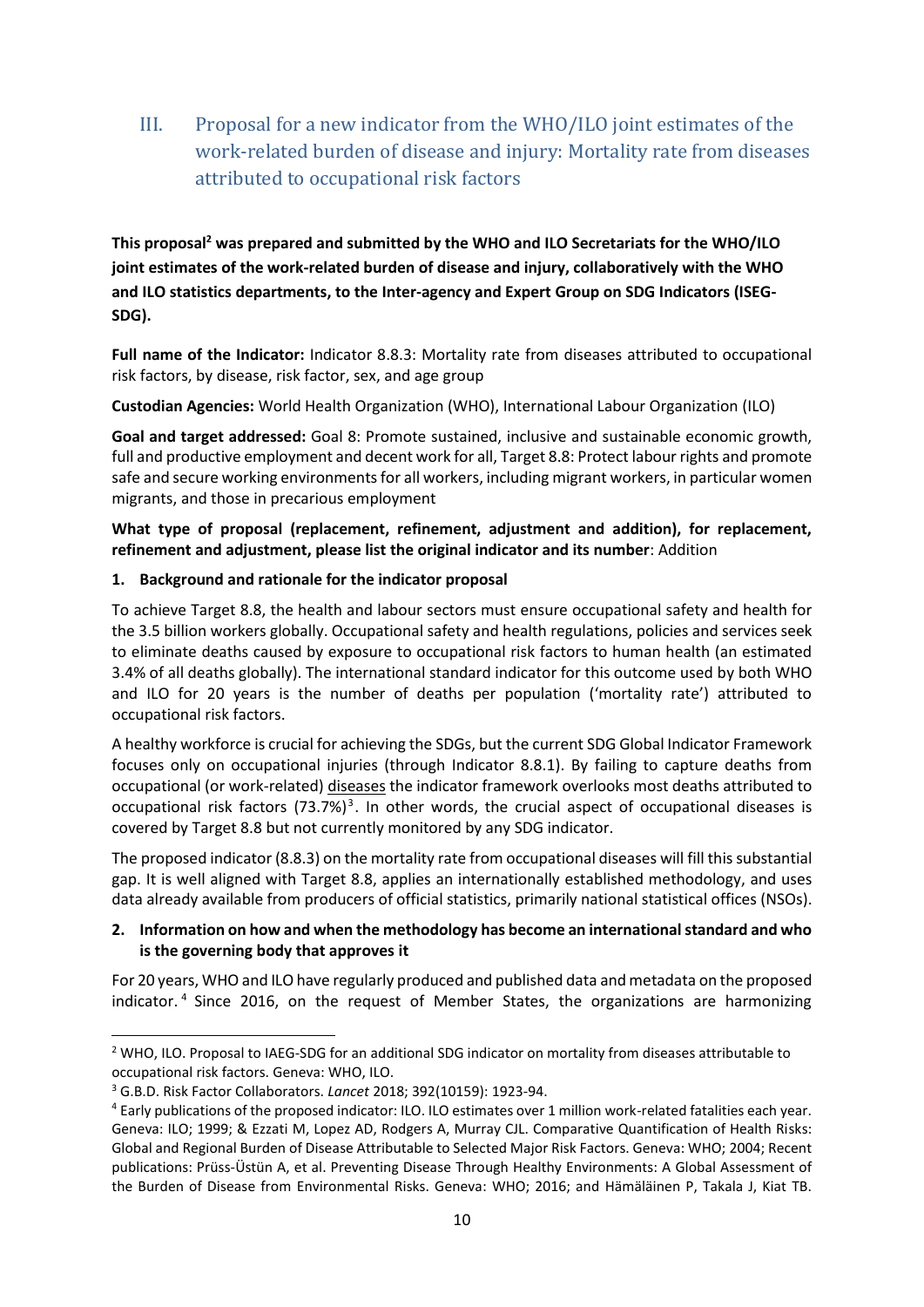methodology and production of the proposed indicator, collaborating with government agencies from ten countries, intergovernmental organizations (e.g. Eurostat) and 170 scientists from 30 countries representing all regions. In 2019, WHO and ILO committed per *Collaboration Agreement* to regularly produce the proposed indicator jointly over the long term.<sup>5</sup>

The proposed indicator applies an established methodology called 'Comparative Risk Assessment'<sup>2</sup>. The IAEG-SDGs have already approved this computational method for Indicators 3.9.1, 3.9.2 and 3.9.3 (all Tier I). Each attributable mortality is calculated for 29 individual pairs of occupational risk factors and diseases (e.g. occupational exposure to benzene and leukaemia). For each pair, information on how exposure to the occupational risk factor is distributed in the population is combined with information on the increased (or relative) risk of the disease caused by this risk factor. This combination allows the calculation of the 'population attributable fraction', the proportion of all deaths that can be attributed to the risk factor. Applying this fraction to the total mortality burden of the disease gives the total number of deaths from the disease attributed to the risk factor. Dividing this total mortality count by the total (or relevant reference) population provides the final indicator: the mortality rate from diseases attributed to occupational risk factors. This methodology is already used in several SDG Indicators, and this contributes to methodological consistency across indicators in the SDG Global Indicator Framework.

### **3. Data sources and data availability**

The proposed indicator makes use of existing official data produced almost exclusively by NSOs and already compiled by WHO and ILO (Table 1). The sources of virtually all data on occupational risk factors are national household surveys (mainly labour force surveys) and of data on mortality are administrative health records. Data availability is well over 30% for both countries and the global and regional populations. Estimates are produced at global, regional and country level and disaggregated by disease, risk factor, sex and age group. The proposed indicator places no additional reporting burden on countries and is already being produced by WHO and ILO. A review and validation process for data and estimates will be set up so that individual countries can check these before their release.

| <b>Database</b>   | Number of<br>surveys | Number (percentage)<br>of countries | <b>Source</b>              |
|-------------------|----------------------|-------------------------------------|----------------------------|
| Industrial sector | 1,091                | $(61.9\%)$<br>120                   | <b>NSOs</b>                |
| Occupation        | 594                  | (48.5%)<br>96                       | <b>NSOs</b>                |
| Working hours     | 2,298                | (77.3%)<br>152                      | <b>NSOs</b>                |
| Number of deaths  | Country reporting    | 194 (100.0%)                        | NSOs, Ministries of Health |

*Table 1: Number of surveys, number and percentage of countries covered and sources by database*

#### **4. Confirmation/explanation of joint submission with other partner/co-custodian agencies (if applicable)**

Both WHO and ILO have expertise in and jointly promote occupational safety and health. WHO and ILO regularly produce the proposed indicator jointly under a binding *Collaboration Agreement*<sup>3</sup> .

#### **5. Conclusion**

1

The proposed indicator is fully aligned with Target 8.8 and captures a crucial aspect of this target currently missed by the SDG Global Indicator Framework, namely the 73.7% of all work-related deaths caused by diseases. Its methodology has been tested and used by WHO and ILO for 20 years, and the

Global Estimates of Occupational Injuries and Work-Related Illnesses; Singapore: Workplace Safety and Health Institute; 2017.

<sup>5</sup> WHO, ILO. Collaboration Agreement between WHO and ILO on the WHO/ILO Joint Estimates of the Work-Related Burden of Disease and Injury. Geneva: WHO and ILO; 2019.